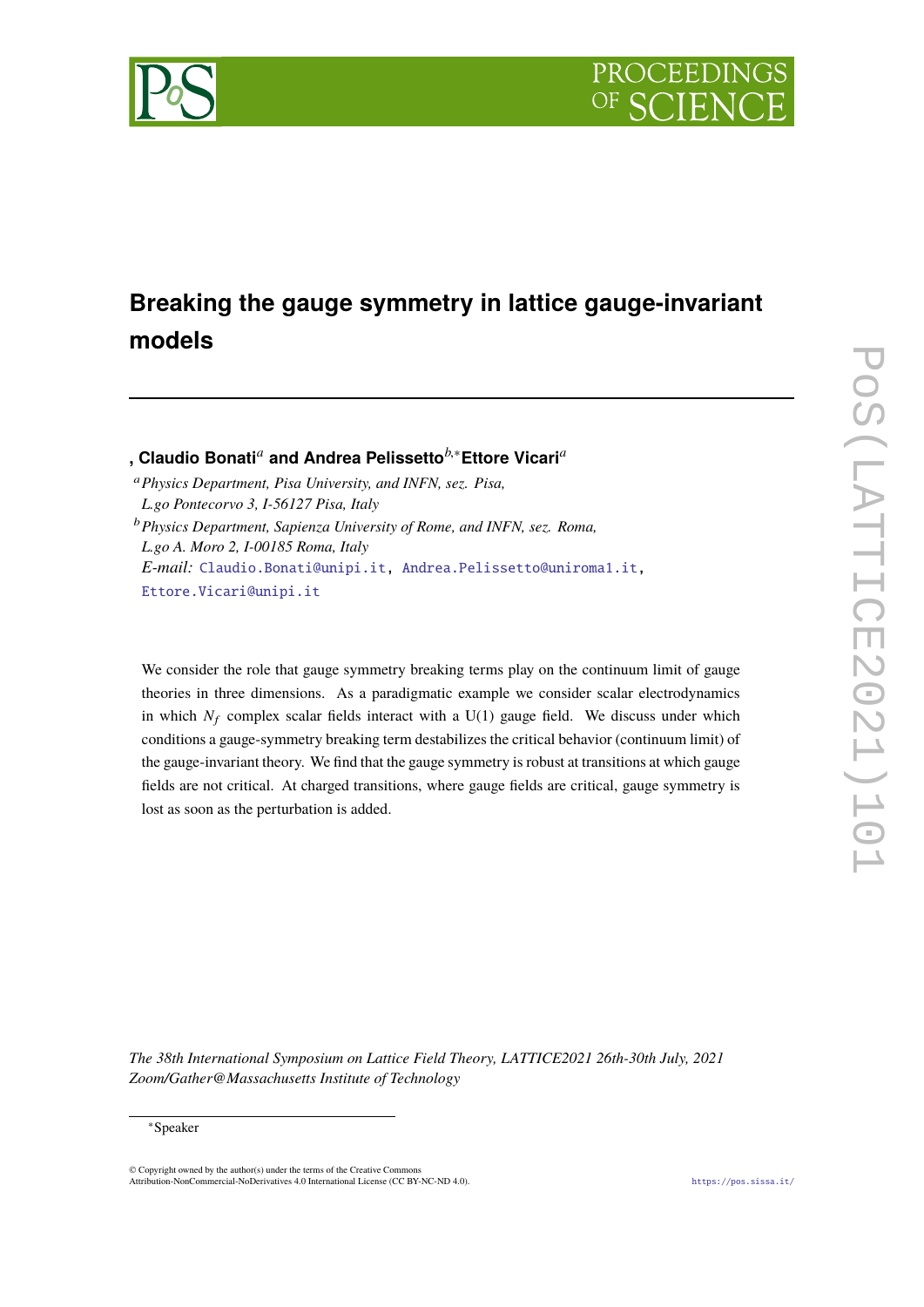## **1. Introduction**

Gauge symmetries play a fundamental role in the description of microscopic phenomena, both in high-energy [\[1\]](#page-6-0) and condensed-matter physics [\[2,](#page-6-1) [3\]](#page-6-2). While, in the first case, models enjoy an exact gauge invariance—the existence of an exact gauge symmetry is a basic tenet in the description of fundamental interactions—in the second case, it may happen that the symmetry is not an exact property of the microscopic system. It emerges at continuous transitions and it only characterizes the long-distance (or the low-energy in the quantum setting) behavior of the system. Of course, this is possible only if the microscopic gauge-symmetry breaking (GSB) terms are irrelevant, in the renormalization-group sense, at the transition. For this reason, it is important to understand the role that GSB terms play when added to gauge-invariant models. This issue is also crucial in the context of analog quantum simulations, when the interactions in atomic systems are engineered to effectively reproduce the dynamics of gauge-symmetric models, see Refs. [\[4,](#page-6-3) [5\]](#page-6-4) and references therein.

In this talk, we will discuss recent results [\[6,](#page-6-5) [7\]](#page-6-6) on the effects of GSB terms in 3D lattice gauge models with U(1) Abelian gauge invariance. Some of the considerations presented here, however, apply also to non-Abelian models.

#### **2. Critical transitions in lattice gauge models**

In this section we will briefly discuss the role that a local gauge symmetry plays at 3D continuous transitions. The considerations are general and apply both to Abelian and non-Abelian gauge models. Let  $\Phi^A$  be a complex scalar field that transforms as  $\Phi^A \to \tilde{W}^{AB}(g)\Phi^B$  under a unitary representation *W* of a group *G*, g being an element of *G*. A *G*-invariant scalar lattice model can be defined by the Hamiltonian (action)

$$
H = \text{Re}\sum_{x\mu, A} \Phi_x^{A*} \Phi_{x+\hat{\mu}}^A + \sum_x V(\Phi_x^2),\tag{1}
$$

where the first sum is over all lattice links ( $\mu$  labels the lattice directions),  $\Phi_x^2 = \sum_A \Phi_x^{A*} \Phi_x^A$ , and  $V(x)$  is a generic potential. By construction, this Hamiltonian is invariant under global G transformations.

A gauge model is obtained by selecting a subgroup  $G' \subset G$  and by associating group elements  $U_{\mathbf{x},\mu} \in G'$  to each link. If  $\tilde{U}_{\mathbf{x},\mu}$  corresponds to  $U_{\mathbf{x},\mu}$  in the representation under which  $\Phi$  transforms, we obtain the Hamiltonian

<span id="page-1-0"></span>
$$
H = \text{Re} \sum_{x\mu, AB} \Phi_x^{A*} \tilde{U}_{x,\mu}^{AB} \Phi_{x+\hat{\mu}}^B + \sum_x V(\Phi_x^2) + \gamma \text{Re} \sum_{x,\mu < \nu} \Pi_{x,\mu\nu}, \tag{2}
$$

where  $\Pi_{x,\mu\nu}$  is the plaquette in the  $\mu\nu$  plane built in terms of the elements  $U_{x,\mu}$ . The new model is invariant under local transformations belonging to the group  $G'$ . As as example, in Sec. [3](#page-3-0) we will consider the compact Abelian-Higgs model, in which *G* is the  $U(N_f)$  group, *G'* is the  $U(1)$ subgroup, and the fields transform under the fundamental representation of  $U(1)$ . In this case  $U_{\mathbf{x},\mu} = \exp(i\theta_{\mathbf{x},\mu})$ , where  $\theta_{\mathbf{x},\mu}$  is a real number in [0,  $2\pi$ [ and  $\tilde{U}_{\mathbf{x},\mu} = U_{\mathbf{x},\mu}$ .

Our extensive work on models with Hamiltonian  $(2)$  shows  $[8-14]$  $[8-14]$  that phase transitions occurring in gauge models can be divided into two broad classes. First of all, there are transitions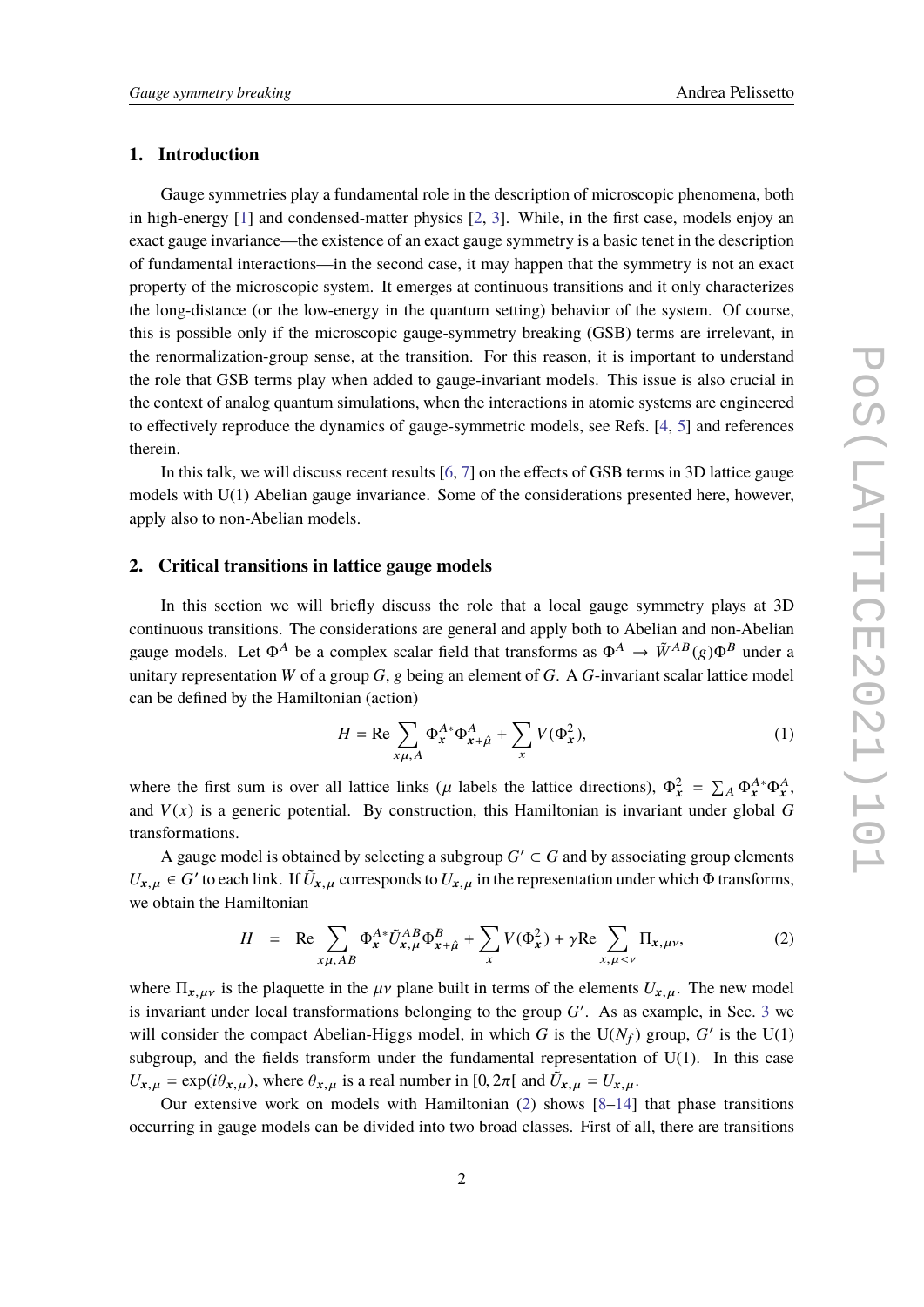where only scalar-matter correlations are critical. Gauge variables do not display long-range correlations, although their presence is crucial to identify the gauge-invariant scalar-matter critical degrees of freedom. At these transitions, gauge fields prevent non-gauge invariant scalar correlators from acquiring nonvanishing vacuum expectation values and developing long-range order: the gauge symmetry hinders some scalar degrees of freedom—those that are not gauge invariant from becoming critical. The lattice Abelian-Higgs model with compact gauge fields and unit-charge  $N_f$ -component scalar fields is an example of this type of behavior [\[8\]](#page-7-0).

A second class of transitions is instead characterized by the presence of long-range gauge correlations. They are expected to correspond to the stable fixed points with nonvanishing gauge couplings (we will name them charged fixed points) that occur in the statistical field theories that are obtained in the formal continuum limit, i.e., that have the same field content and the same global and local symmetries. At present, this type of transitions have been observed in Abelian models—specifically, in the lattice Abelian-Higgs model with noncompact fields [\[13\]](#page-7-2) or with compact doubly-charged fields  $[12]$ —and in an SU(2) gauge model with SU( $N_f$ ) global invariance [\[14\]](#page-7-1).

At transitions that occur for  $\gamma = 0$ , i.e., in the absence of the plaquette term in Eq. [\(2\)](#page-1-0), gauge fields are noncritical. Indeed, for  $\gamma = 0$ , gauge fields can be exactly integrated out. If we define

$$
e^{-\beta G(\Phi_1, \Phi_2; \beta)} = \int d\tilde{U} \exp\left[-\beta \text{Re} \sum_{AB} \Phi_1^{A*} \tilde{U}^{AB} \Phi_2^B\right],\tag{3}
$$

the model with Hamiltonian

$$
H = \sum_{x\mu} G(\Phi_x, \Phi_{x+\hat{\mu}}; \beta) + \sum_x V(\Phi_x^2), \tag{4}
$$

is equivalent to the original one, as long as we consider observables that only depend on the scalar field. Gauge invariance is still present—the function  $G(\Phi_1, \Phi_2; \beta)$  does not vary if we perform gauge transformations on  $\Phi_1$  and  $\Phi_2$ . This is due to the fact that the nearest-neighbor coupling  $G(\Phi_1, \Phi_2; \beta)$  can be expressed in terms of gauge-invariant combinations of the local fields that play the role of order parameters. For instance, in the Abelian-Higgs U(1) case we mentioned above, in the London limit ( $\Phi_x^2 = 1$ ), we obtain

$$
\int d\theta \exp\left[-\beta \text{Re}(\Phi_1^* e^{i\theta} \Phi_2)\right] = I_0(\beta \sqrt{X}) \qquad X = \sum_{AB} Q_1^{AB} Q_2^{BA} + 1/N_f,
$$
 (5)

Here  $I_0(x)$  is a modified Bessel function, which satisfies  $I_0(x) = 1 + x^2/4 + O(x^4)$  for small *x*, and  $OAB$  is a gauge invariant bilinear apartor. *Q* AB is a gauge-invariant bilinear operator

<span id="page-2-0"></span>
$$
Q^{AB} = \Phi^{A*} \Phi^B - \frac{1}{N_f} \delta^{AB}.
$$
 (6)

Thus, the original model is equivalent to a model with

$$
H_1 = -\frac{1}{\beta} \sum_{x\mu} \ln I_0 \left[ \beta \sum_{AB} Q_x^{AB} Q_{x+\mu}^{BA} + \frac{\beta}{N_f} \right]. \tag{7}
$$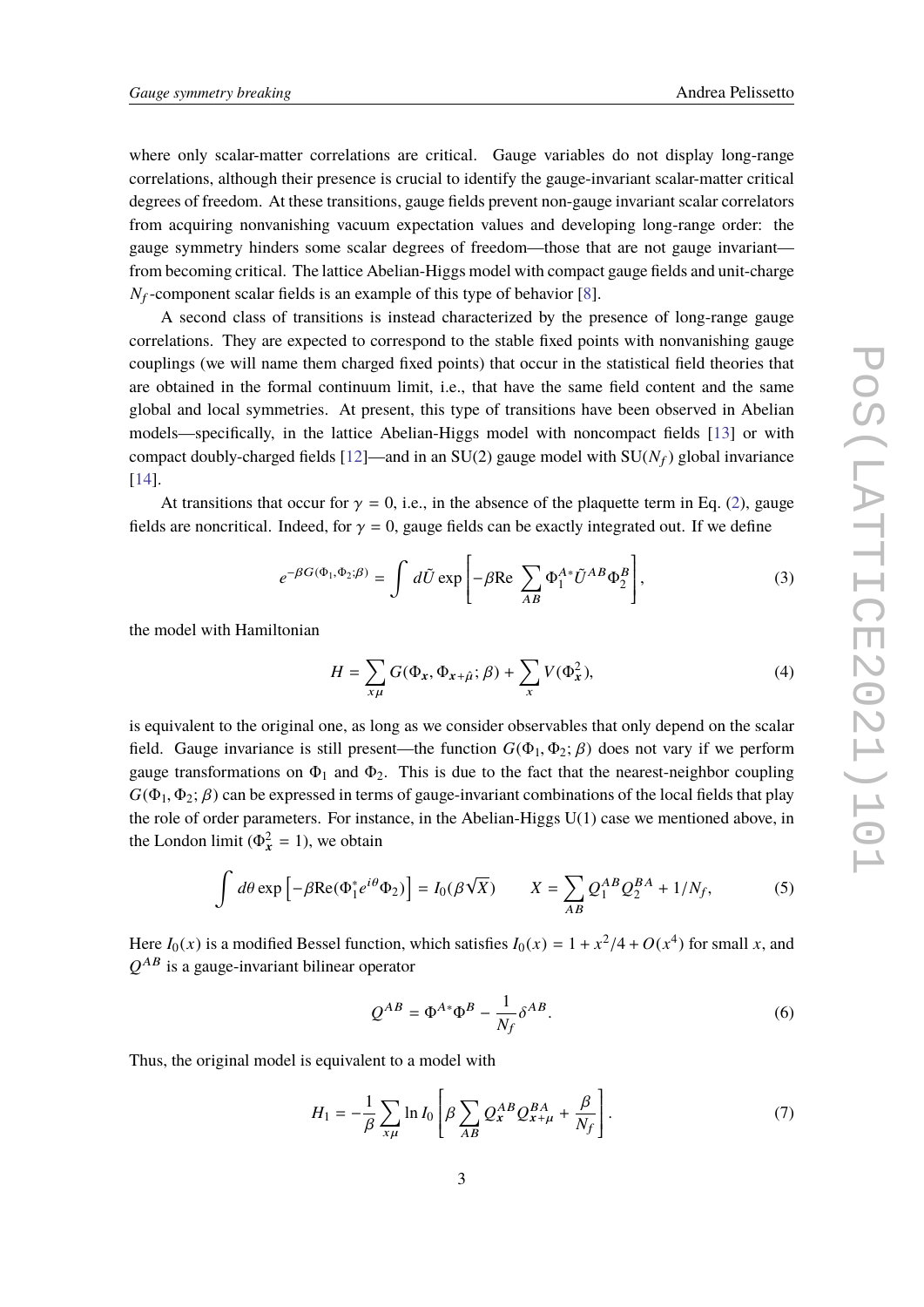<span id="page-3-1"></span>

**Figure 1:** Sketch of the phase diagram of the compact lattice Abelian Higgs model with  $N_f = 2$ , in the presence of the GSB term  $H_{GSB} = -w \sum_{x,\mu} \text{Re} U_{x,\mu}$  for a fixed value of  $\gamma$ . The phase diagram is<br>characterized by three different phases: a disordered phase (small,  $\beta$ ), a tensor ordered phase where the characterized by three different phases: a disordered phase (small  $\beta$ ), a tensor-ordered phase where the tensor operator *Q* condenses (large  $\beta$  and small w), and a vector-ordered phase where the vector field  $\Phi_r$ condenses (large  $\beta$  and w). These phases are separated by the disordered-tensor (DT), disordered-vector (DV), and (tensor-vector) TV transition lines, where  $CP^1/O(3)$ ,  $O(4)$  vector, and  $O(2)$  vector critical behaviors are observed.

Exact gauge invariance is due to the fact that the Hamiltonian only depends on the gauge-invariant operator *Q*. In this case the critical behavior or continuum limit is driven by the condensation of the *Q* operators that play the role of fundamental fields in the Landau-Ginzburg-Wilson theory that should provide an effective description of the critical dynamics [\[8\]](#page-7-0). In the effective model, no gauge fields are considered.

### <span id="page-3-0"></span>**3. The role of GSB terms at transitions with noncritical gauge fields**

Let us now consider the role played by GSB terms, considering the Abelian-Higgs model with *N<sub>f</sub>* flavors in the London limit ( $\Phi_x^2 = 1$ ). As discussed in Ref. [\[8\]](#page-7-0), in this model gauge fields are never critical: for instance, the phase behavior is independent of the value of γ. For each γ, two different phases occur as  $\beta$  is varied: for small  $\beta$  there is a disordered phase, while at large  $\beta$  there is an ordered phase, in which the bilinear gauge-invariant field *Q* defined in Eq. [\(6\)](#page-2-0) condenses. We call this phase tensor-ordered. Because of gauge invariance, vector correlations of the fundamental field are ultralocal, i.e.,  $\langle \Phi_x^{A*} \Phi_y^A \rangle = \delta_{x,y}$ , so that there is no vector order.

Let us now add the GSB term

$$
H_{\text{GSB}} = -w \sum_{x\mu} \text{Re } U_{x\mu} \tag{8}
$$

to the Hamiltonian. The model was studied in Ref. [\[7\]](#page-6-6) for  $N_f = 2$ , obtaining the phase diagram shown in Fig. [1.](#page-3-1) For small  $w$  we have a low-temperature that only displays tensor order as for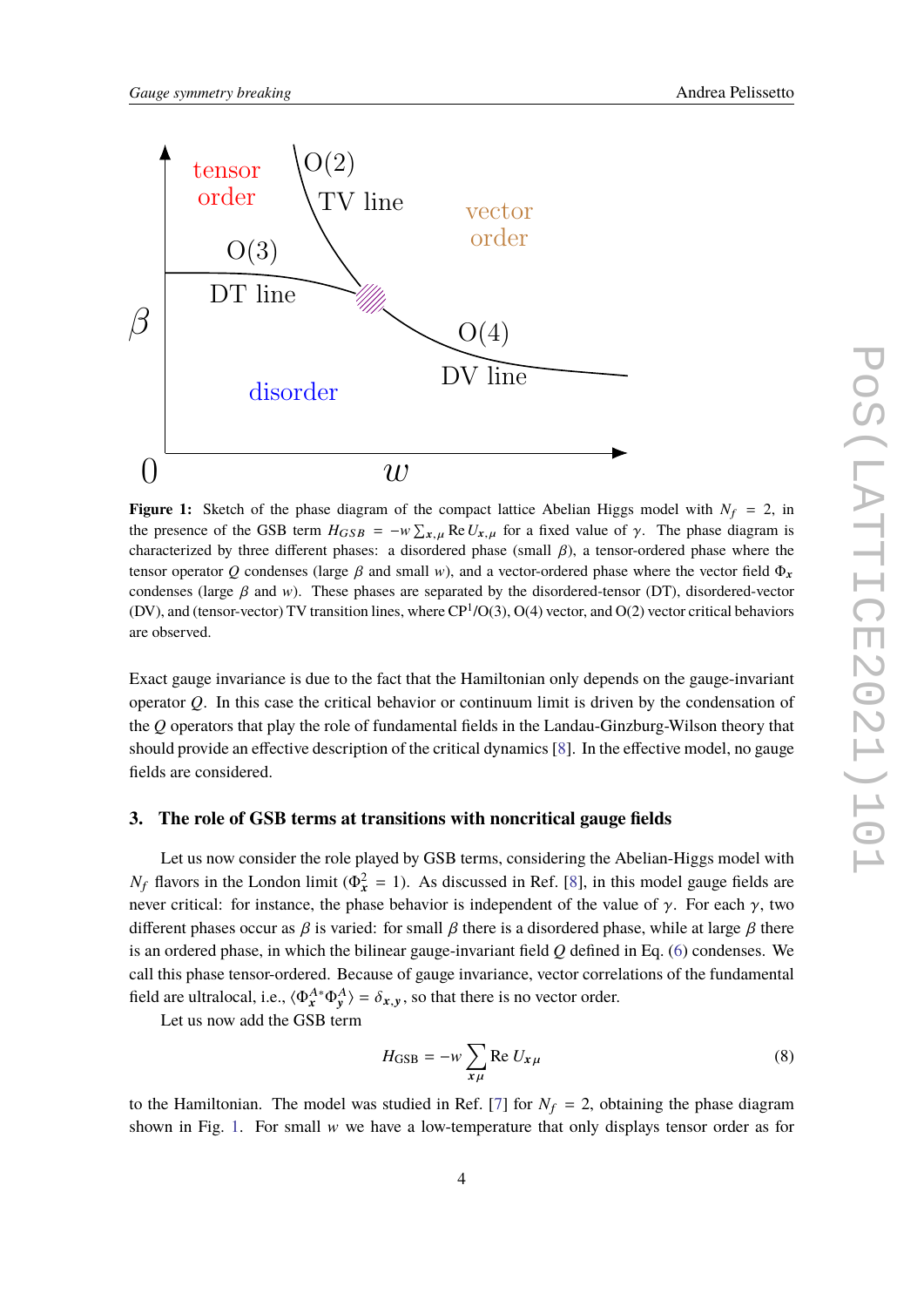$w = 0$ . The corresponding order-disorder transition is the same as in the gauge-invariant model. Only for large values of  $\beta$  does the nature of the low-temperature change. In this case, we have vector order, i.e., vector correlations of the fundamental field are long-ranged. Tha analysis of Ref. [\[7\]](#page-6-6) shows therefore that the GSB term is irrelevant, in the renormalization-group sense, at the transitions occurring in the gauge-invariant model: the gauge-invariant behavior is robust under small perturbations.

We wish now to present an argument that shows that this results is a general property of GSB perturbations at transitions where gauge fields are not critical. Indeed, let us consider the partition function of a generic model with a GSB perturbation that only depends on the gauge fields:

$$
Z = \int [dU_{x\mu}d\Phi_x] \exp(-\beta H - \beta H_{\text{GSB}}[(U_{x\mu})]), \qquad (9)
$$

where  $H$  is gauge invariant. We now perform a change of variables—therefore  $Z$  does not change on the scalar and gauge fields that corresponds to a gauge transformation. In particular, we redefine  $U_{x\mu} \rightarrow V_x U_{x\mu} V_x^{\dagger}$  $x_{+\mu}^{\dagger}$ . As *H* is gauge invariant, the partition function becomes

$$
Z = \int [dU_{x\mu}d\Phi_x] \exp \left(-\beta H - \beta H_{\text{GSB}}[(V_x U_{x\mu} V_{x+\mu}^\dagger)]\right). \tag{10}
$$

The partition function does not depend on the set of variables  $V_x$  and thus we can integrate over them without changing the partition function. We define

$$
e^{-H_2[(\{U_{x\mu}\}]} = \int [dV_x] \, \exp[-\beta H_{\rm GSB}[\{V_x U_{x\mu} V_{x+\mu}^{\dagger}\}], \tag{11}
$$

and a new Hamiltonian  $H' = H + H_2$ . The new Hamiltonian is gauge invariant and equivalent to the original one, if we consider the partition function and, more generally, any gauge-invariant correlator. The Hamiltonian  $H_2$  contains interactions between fields  $U_{x,\mu}$  and  $U_{y,\nu}$  at any distance  $|x - y|$ . However, for small  $\beta w$  these interactions are exponentially suppressed for  $|x - y| \rightarrow \infty$ , and thus *H'* represents a gauge-invariant model with short-range interactions. To prove this crucial point, note that, if  $\beta w$  is small, one can compute  $H_2$  by performing a strong-coupling expansion. In this way,  $H_2$  is written as a sum of lattice loops. In the expansion, a lattice loop of length *L* is weighted by a factor that behaves as  $(\beta w)^L$  for  $\beta w \to 0$ . For instance, the leading term is<br>the algoustic, with a weight of order  $(\beta w)^{\frac{1}{2}}$  which reperpendings the value of  $\alpha$ . The next term the plaquette, with a weight of order  $(\beta w)^4$ , which renormalizes the value of  $\gamma$ . The next term<br>corresponds to the 2  $\times$  1 plaquette, with a soafficient respectional to  $(\beta w)^6$  and so an. Couplings corresponds to the 2 × 1 plaquette, with a coefficient proportional to  $(\beta w)^6$ , and so on. Couplings<br>therefore each as  $\alpha w$  and  $w$  in with  $\alpha$  and  $(\beta w)$ , graving the short gaps patter of the therefore scale as exp[ $-a|x - y|$ ], with  $a \sim -\log(\beta w)$ , proving the short-range nature of the interactions.

This argument proves that, for small values of  $w$ , the partition function and gauge-invariant correlations can be computed in an equivalent gauge-invariant theory, without GSB terms, with short-range interactions. Finally, to conclude the argument, let us note that we are considering a model in which gauge fields do not play any role, i.e., the critical behavior is independent of the gauge-field interactions: it is the same as in the original model with  $\gamma = 0$ , finally proving that the phase structure is independent of  $w$ . Note that the argument does not rely on the Abelian nature of the theory, and thus is should also hold in non-Abelian models.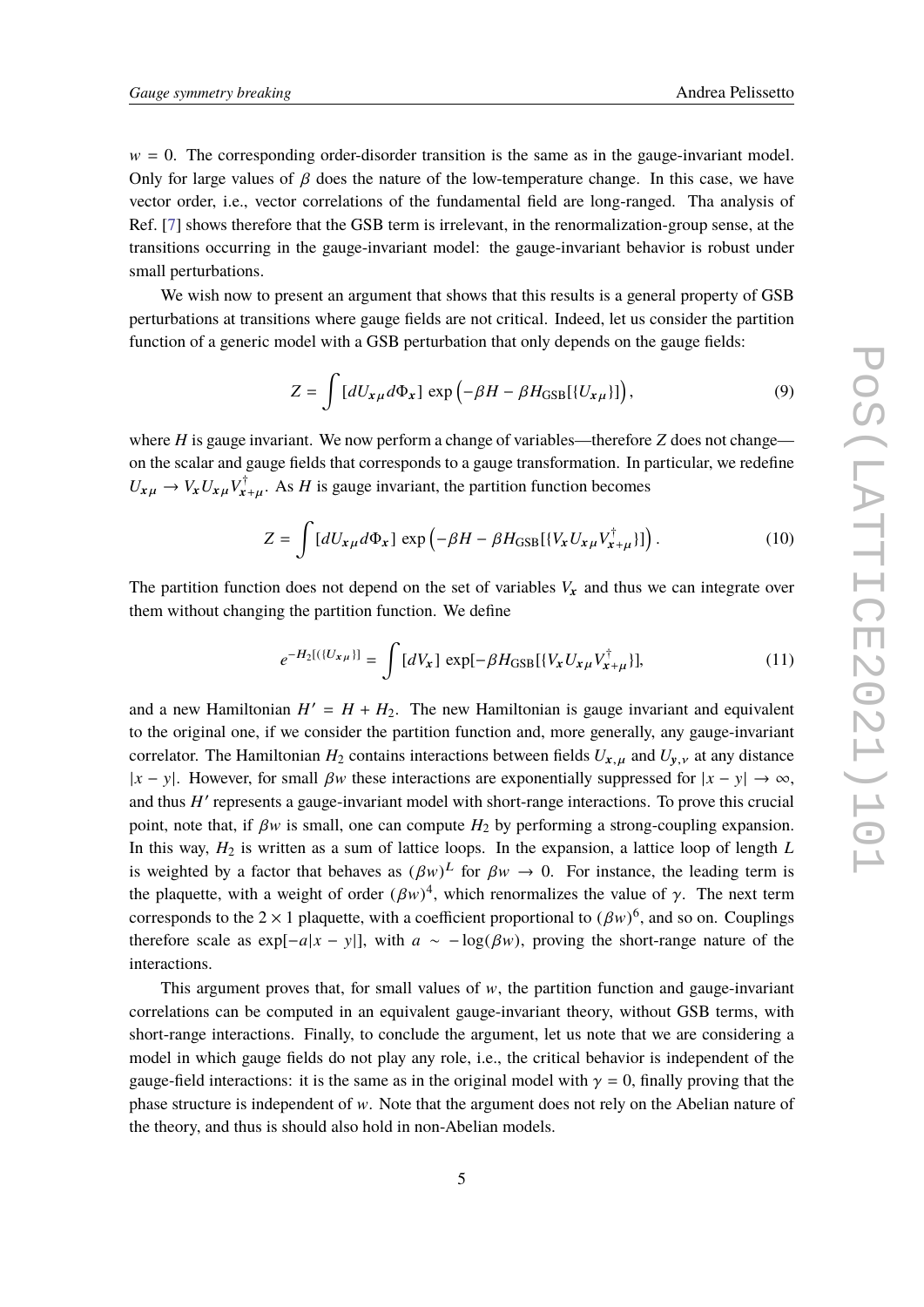## **4. The role of GSB terms at charged transitions**

We will now discuss the role of GSB terms at charged transitions [\[6\]](#page-6-5), considering the noncompact Abelian-Higgs model with  $U(N_f)$  global invariance. The fundamental gauge field is a real field  $A_{x\mu}$  defined on the lattice links. In the London limit  $\Phi_x^2 = 1$ , the Hamiltonian is

$$
H_{nc} = \text{Re} \sum_{x\mu} \Phi_x^* \cdot \Phi_{x+\hat{\mu}} U_{x,\mu} + \gamma \sum_{x,\mu < \nu} (\nabla_\mu A_{x\nu} - \nabla_\nu A_{x\mu})^2,\tag{12}
$$

where  $U_{x,\mu} = \exp(iA_{x\mu})$ ,  $\nabla_{\mu} f(x) = f(x + \hat{\mu}) - f(x)$ , and  $\Phi_x$  is an  $N_f$ -dimensional unit-length complex vector as before. For  $N_f \geq N_f^*$ f , *N* ∗  $f_f^* = 7(2)$ , and for a sufficiently small gauge coupling (i.e., for  $\gamma$  large enough), the model undergoes a transition that is associated with the charged fixed point of the corresponding field theory [\[13\]](#page-7-2). As expected, such a transition is not present for small values of  $\gamma$ , i.e., when gauge fields are supposed to play no role (as we already stressed, for  $\gamma = 0$ they can be integrated out).

The noncompact nature of the fields and of the gauge invariance group (the additive group of the real numbers replaces here the compact  $U(1)$  group) makes the discussion more complex than for the compact model. Indeed, since the fields are unbounded, in the gauge-invariant model only gauge invariant correlations are well-defined. Therefore, one cannot study the question of the relevance of the GSB perturbations directly in the nonperturbed model. The way out of this problem is well known: a gauge fixing should be added to make all correlations well defined. Therefore, in the noncompact model one should consider both gauge-fixing terms and generic GSB perturbations.

In Ref. [\[6\]](#page-6-5) we studied the effects of adding the perturbation

<span id="page-5-0"></span>
$$
P_M = \frac{r}{2} \sum_{\mathbf{x}\mu} A_{\mathbf{x}\mu}^2 \tag{13}
$$

to the Hamiltonian  $H_{nc}$  in the presence of two different gauge fixings. We considered the axial gauge fixing (AGF)  $A_{x3} = 0$ , and a soft Lorentz gauge fixing (LGF), obtained by adding  $H_{LGF}$  =  $\sum_{\mathbf{x}} \exp[-a(\sum \nabla_{\mu} A_{\mathbf{x}}_{\mu})^2]$  to the Hamiltonian.

To characterize the strength of the perturbation  $P_M$ , we computed its RG dimension  $y_r > 0$ . This exponent provides information on how to scale *r* to keep GSB effects small. Indeed, when the correlation length  $\xi$  increases, approaching the continuum limit, one should decrease  $r$  faster than −y<sup>r</sup> to ensure that GSB effects are negligible.

ξ A numerical finite-size scaling study shows that the perturbation [\(13\)](#page-5-0) is relevant at the charged fixed point occurring for  $N_f \geq N_f^*$  $_{f}^{*}$ . This is not unexpected, as this term drastically changes the long-distance properties of the gauge-field correlations. In particular, the Coulomb phase that is present in these models disappears when  $P_M$  is added, since its addition corresponds to adding a photon mass to the model. Therefore, as soon as the perturbation is turned on  $(r > 0)$ , the system flows out of the charged Abelian-Higgs fixed point.

However, the numerical estimates of the exponent  $y_r$  showed an unexpected dependence on the gauge-fixing procedure. For  $N_f = 25$ , we found  $y_r = 2.55(5)$  for the model with AGF, and  $y_r = 1.4(1)$  for the model with LGF [for two values of *a*,  $a = 1$  and  $a = 10$ ]. The dependence of the results on the gauge fixing is puzzling and is presently under investigation. One possibility is that the different results are not due to the fact that we are considering two different gauge fixings, the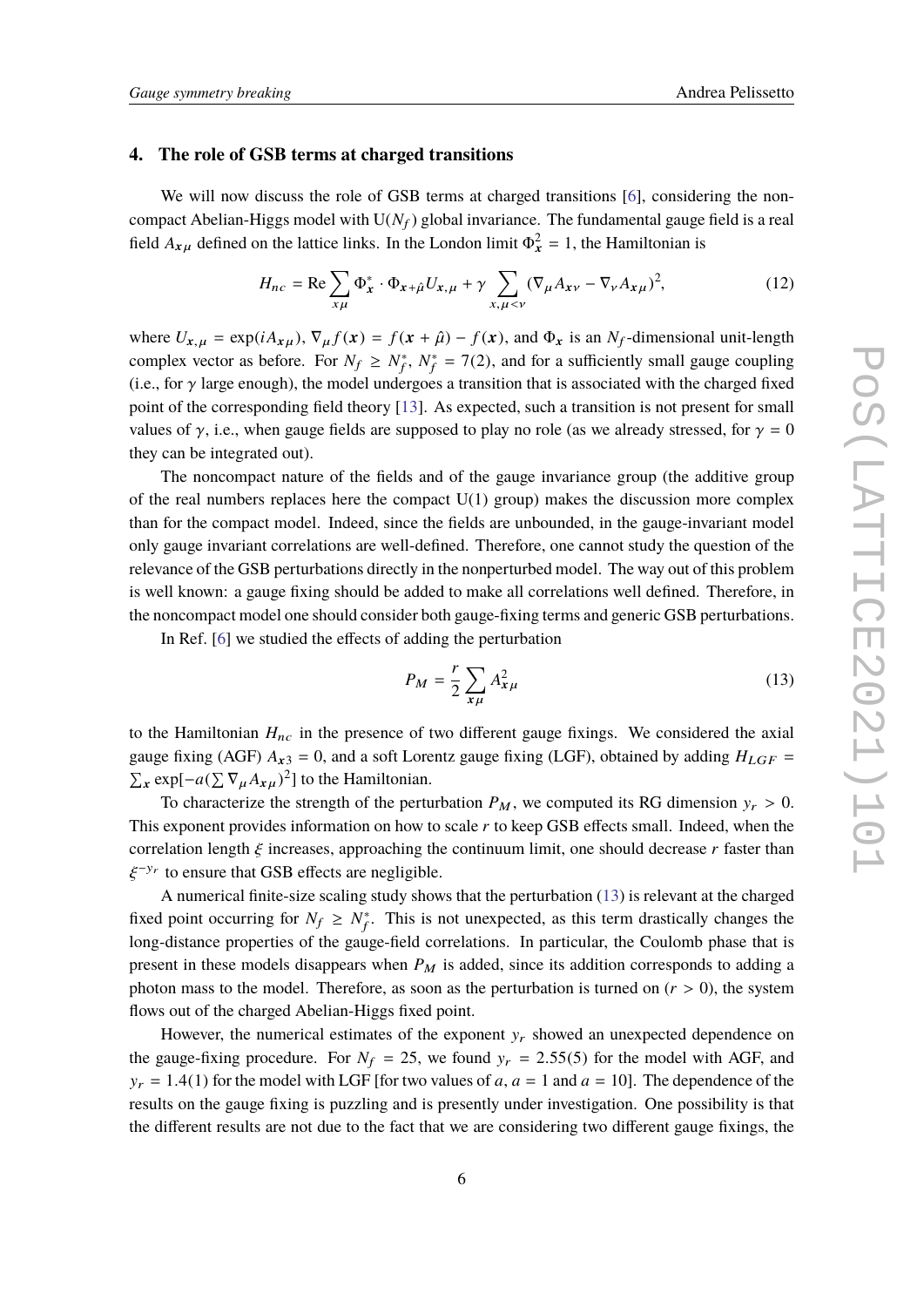AGF and the LGF. Rather, they may be the result of the different procedure used. In the axial case, field configurations satisfy the condition  $A_{x,3} = 0$ , while in the Lorentz case, the gauge-fixing term is added to the Hamiltonian, as usually done in perturbation theory, without requiring the stronger condition  $\sum_{\mu} (\nabla_{\mu} A_{x\mu}) = 0$ , which would correspond to  $a = \infty$ . Although this possibility might seem unlikely to perturbation-theory practitioners, the noncommutativity of the infinite-volume limit and of the limit  $a \to \infty$  was already noticed in Ref. [\[15\]](#page-7-4). They considered the one-component Abelian Higgs model and proved that the infinite-volume average value of the scalar field—this is the expected order parameter—in the Lorentz gauge behaves differently for finite *a* and for  $a = \infty$ .

#### **5. Conclusions**

In this talk we have presented our recent results on the role of GSB perturbations in gaugeinvariant systems. At transitions in which gauge fields are not critical, the gauge symmetry is robust against GSB perturbations. If the GSB coupling is small, we still observe the same critical behavior as in the gauge-invariant model. In particular, the transition is still driven by the condensation of gauge invariant observables that play the role of effective order parameters.

At charged transitions (the ones where gauge fields are critical), instead, GSB perturbations are relevant. The addition of a GSB term drives the system out of the charged fixed point. We have studied this issue in the noncompact Abelian Higgs model, in which gauge-dependent observables can only be computed once a proper gauge fixing is added. The unexpected result is that the renormalization-group dimension of the GSB perturbation depends on the gauge fixing procedure. This issue clearly requires additional work, that we hope to present at the next-year Lattice conference.

## **References**

- <span id="page-6-0"></span>[1] S. Weinberg, *The Quantum Theory of Fields*, (Cambridge University Press, 2005).
- <span id="page-6-1"></span>[2] P. W. Anderson, Superconductivity: Higgs, Anderson and all that, Nat. Phys. **11**, 93 (2015).
- <span id="page-6-2"></span>[3] S. Sachdev, Topological order, emergent gauge fields, and Fermi surface reconstruction, Rep. Prog. Phys. **82**, 014001 (2019) [arXiv:1801.01125].
- <span id="page-6-3"></span>[4] E. Zohar, J. I. Cirac, and B. Reznik, Quantum simulations of lattice gauge theories using ultracold atoms in optical lattices, Rep. Prog. Phys. **79**, 014401 (2015) [arXiv:1503.02312].
- <span id="page-6-4"></span>[5] M. C. Bañuls and K. Cichy, Review on novel methods for lattice gauge theories, Rep. Prog. Phys. **83**, 024401 (2020) [arXiv:1910.00257].
- <span id="page-6-5"></span>[6] C. Bonati, A. Pelissetto, and E. Vicari, Breaking of the gauge symmetry in lattice gauge theories, Phys. Rev. Lett. **127**, 091601 (2021) [arXiv:2104.09892].
- <span id="page-6-6"></span>[7] C. Bonati, A. Pelissetto, and E. Vicari, Lattice gauge theories in the presence of a linear gauge-symmetry breaking, Phys. Rev. E **104**, 014140 (2021) [arXiv:2106.02503].